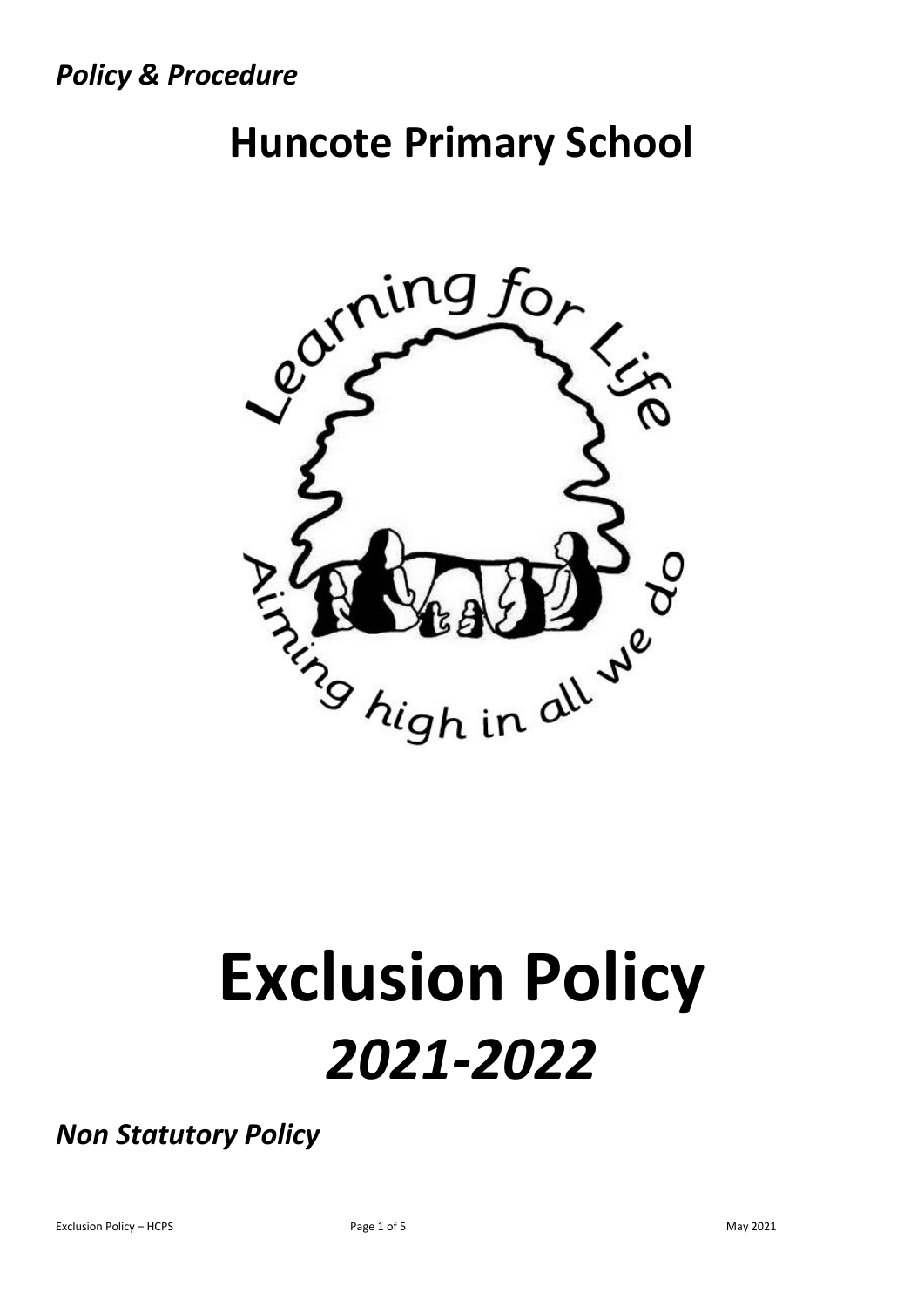# **Huncote Primary School**



# **EXCLUSION POLICY**

#### **Aims**

At Huncote Primary School we believe in 'Learning for Life' by 'Aiming high in all we do'. We therefore aim to:

- Provide a vibrant, stimulating and caring environment;
- Encourage our children to thrive academically, socially and emotionally;
- Engage our children in a creative, inspiring and inclusive curriculum;
- Motivate and inspire our children for a life-long love of learning;
- Work together within our school community to prepare our children for the challenges of modern life;
- Provide and promote a safe philosophy for the whole school community.

These aims are realised through effective working partnerships between staff, pupils, parents, governors, other schools, the Local Authority and the wider community. They are present through all school life and practice.

# **Partnership with Parents**

Parents working in partnership with the school to consistently reinforce the school's expectations is an important factor in every child's success. At Huncote Primary School, we will work in partnership with parents to ensure that expectations are clear and parents can reinforce them with their children. This includes ensuring that parents are kept informed about their child's behaviour so that we can work together in the best interests of pupils to ensure expectations are clear.

The school is responsible for communicating to pupils, parents and staff its expectations of standards of conduct. A range of policies and procedures are in place to promote good behaviour and appropriate conduct. These are:

- Behaviour Policy and Anti-bullying Policy
- Acceptable use policy

# **Supporting pupils to succeed**

We aim to include, not exclude, and we approach all behaviour in a supportive and positive way. We recognise that behaviour can be symptomatic of a deeper need for our support and understanding. All children can go through times of inappropriate behaviour, and we strive to never 'give up' easily on a child as we recognise that each person has a unique contribution to make to school life and we want to support them to achieve this.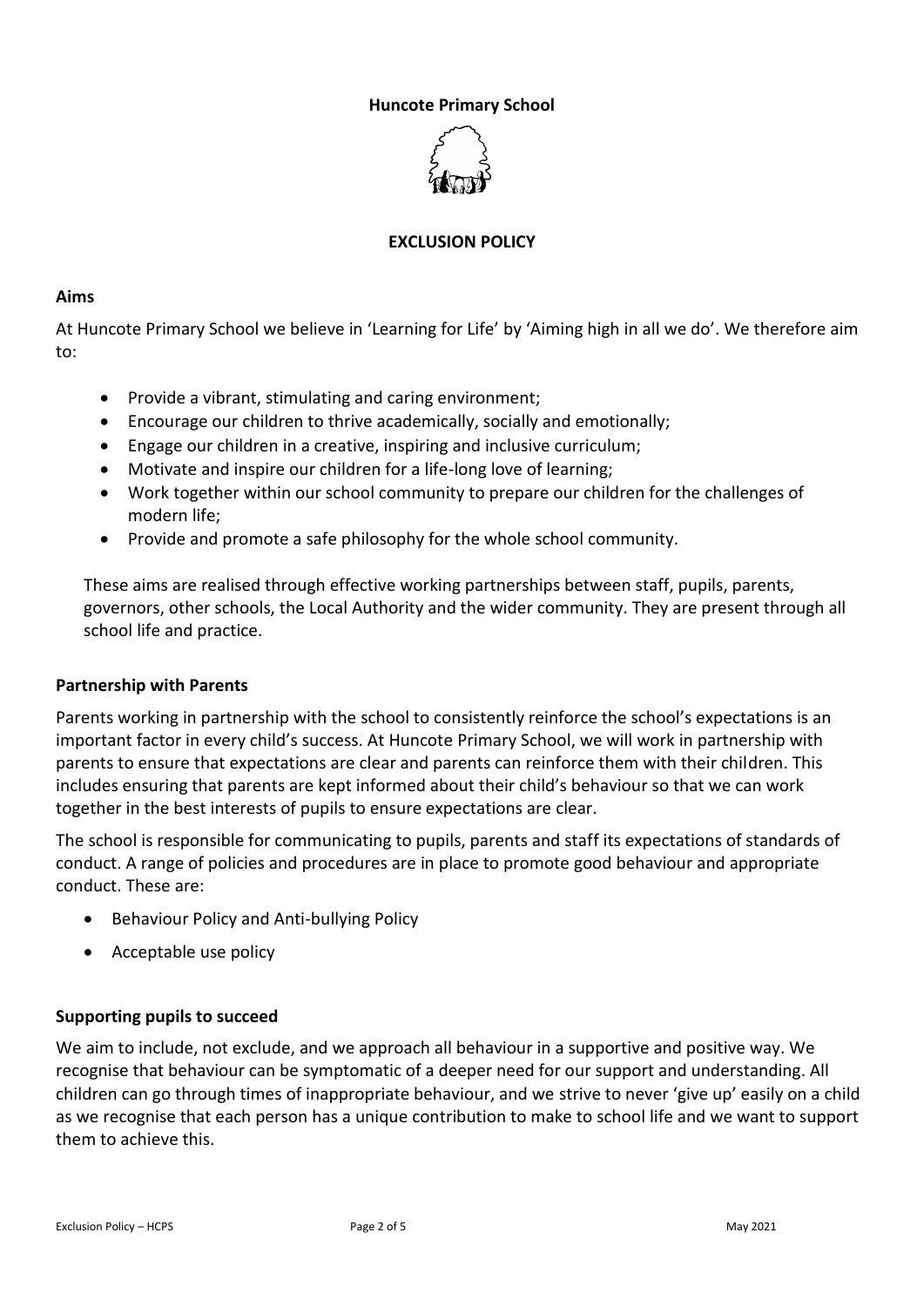Where patterns emerge, we will support the child, parent/carer and family. If appropriate a behaviour support plan will be created with the child, parent/carer and class teacher. It is everyone's responsibility to ensure that the plan is followed.

In some cases of extreme behaviour or prolonged low-level behaviours, where all other options have not worked an exclusion might be necessary.

Reasons for exclusion:

- Serious breach of the school's rules or policies;
- Serious risk of harm to the education or welfare of the pupil or others in the school.

This can either be a very serious incident or the repetition of serious incidents.

Any exclusion will be at the decision of the Head of the school, usually in consultation with other members of the senior leadership team (particularly if they are involved in investigating the incident).

# **Types of Exclusion**

#### Internal Exclusion

Internal exclusion is when a pupil is excluded from the rest of the school and must work away from their class for a fixed amount of time. This will be in a different classroom.

An internal exclusion is a discretionary measure, where a pupil's behaviour is escalating and more serious measures need to be taken but there are not yet grounds for an external / fixed-term exclusion.

#### Temporary / Fixed-Term Exclusion

A temporary / fixed-term exclusion is when a child is excluded from school and must remain at home for a fixed amount of time.

This should be for the shortest time necessary to ensure minimal disruption to the child's education, whilst mindful of the seriousness of the breach of policy. The time also allows the school to contact external agencies for support if required and to adjust behaviour plans if appropriate.

# Permanent Exclusion

A permanent exclusion is when a child is permanently excluded from school and not allowed to return. This is a very serious decision and the Head teacher will consult with senior leaders and the Chair of the Governing Body as soon as possible in such a case.

#### **Reasons for Exclusion**

A decision to exclude a pupil, either internally, for a fixed period or permanently is seen as a last resort by the school. The physical and emotional health of our children and staff is our primary concern, and we therefore accept, that in some serious situations, exclusions may be necessary, if all other strategies have been exhausted.

The decision to exclude will usually follow a range of strategies and be seen as a last resort, or it will be in response to a very serious breach of school rules and policies or a disciplinary offence such as:

- Serious actual or threatened violence against another pupil or a member of staff;
- Possession or use of an inappropriate item on school premises;
- Persistent bullying;
- Persistent prejudice-based harassment or hatred-based acts;
- Persistent disruptive behaviour.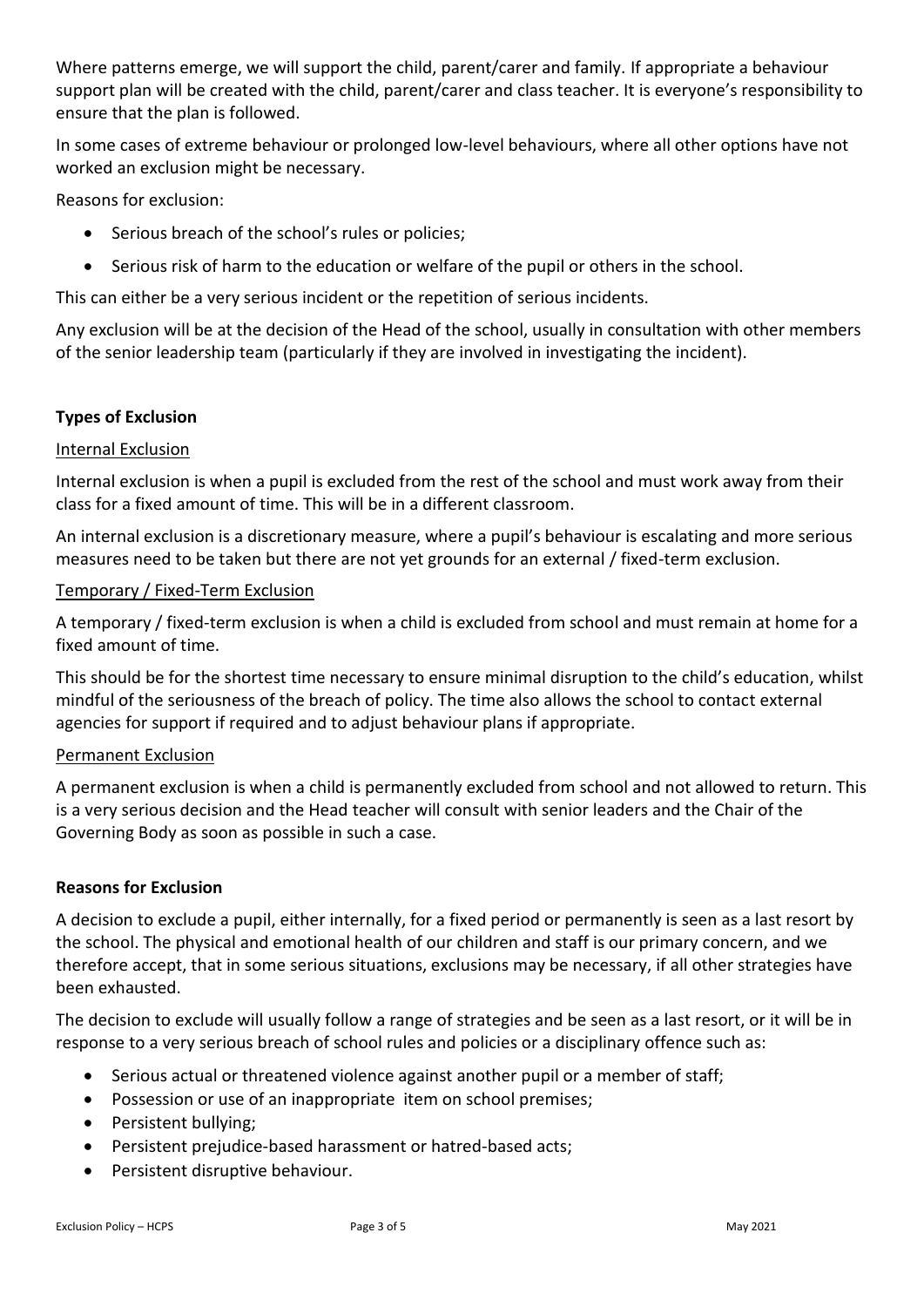Exclusion may be the result of persistently poor behaviour or a single serious incident, persistent or cumulative problems.

Internal and temporary / fixed-term exclusion may be used in response to a persistent poor behaviour which breaches school rules and policies. In the most serious cases where the problem persists and there is no improvement a permanent exclusion may be necessary.

The length of an exclusion, will depend on a number of factors, such as the severity of the incident, and the likely impact on the child's learning and ability to succeed on returning to school. Such decisions will be made in the best interests of the child, whilst also mindful of the need to maintain order and reinforce the rules and expectations of the school in a clear and consistent way.

# **Single Incident**

Internal and temporary / fixed-term exclusion may be used in response to a very serious breach of school rules and policies or a disciplinary offence. In the most serious cases where the problem persists and there is no improvement a permanent exclusion may be necessary.

In such cases the Head of the school or a designated senior leader will investigate the incident. The pupil will be encouraged to give his/her version of events and the Head of the school will check whether the incident may have been provoked.

The Governing Body will be informed of all exclusions and additional consultation may also take place about key incidents with the Chair of Governors.

# **The Decision to Exclude**

If the Head of the school decides to exclude a pupil he/she will:

- ensure that there is sufficient recorded evidence to support the decision;
- explain the decision to the pupil if the pupil is in the state of mind to listen to the decision;
- contact the parents, explain the decision and ask that the child be collected;
- send a letter to the parents confirming the reasons for the exclusion, whether it is a permanent or temporary exclusion; the length of the exclusion and any terms or conditions agreed for the pupil's return; in cases of more than a day's exclusion, ensure that appropriate work is set and that arrangements are in place for it to be marked; plan how to address the pupil's needs and integration back into their class on his/her return; plan a meeting with parents and pupil on his/her return to be conducted by a suitable senior member of staff.

# **Re-integration**

After fixed term exclusion the pupil and parent will be requested to attend a re-integration meeting with a senior member of staff. At this meeting the behaviour leading to exclusion will be discussed and plans will be set for improvement. Support around behaviour will also be discussed.

# **Work Set**

When a pupil is excluded for more than one day, work will be set by the school within a reasonable timescale and this should be returned to the school when the exclusion is over. If a child is excluded at the end of a school day, then it may not be possible to arrange for work to be set until the following morning.